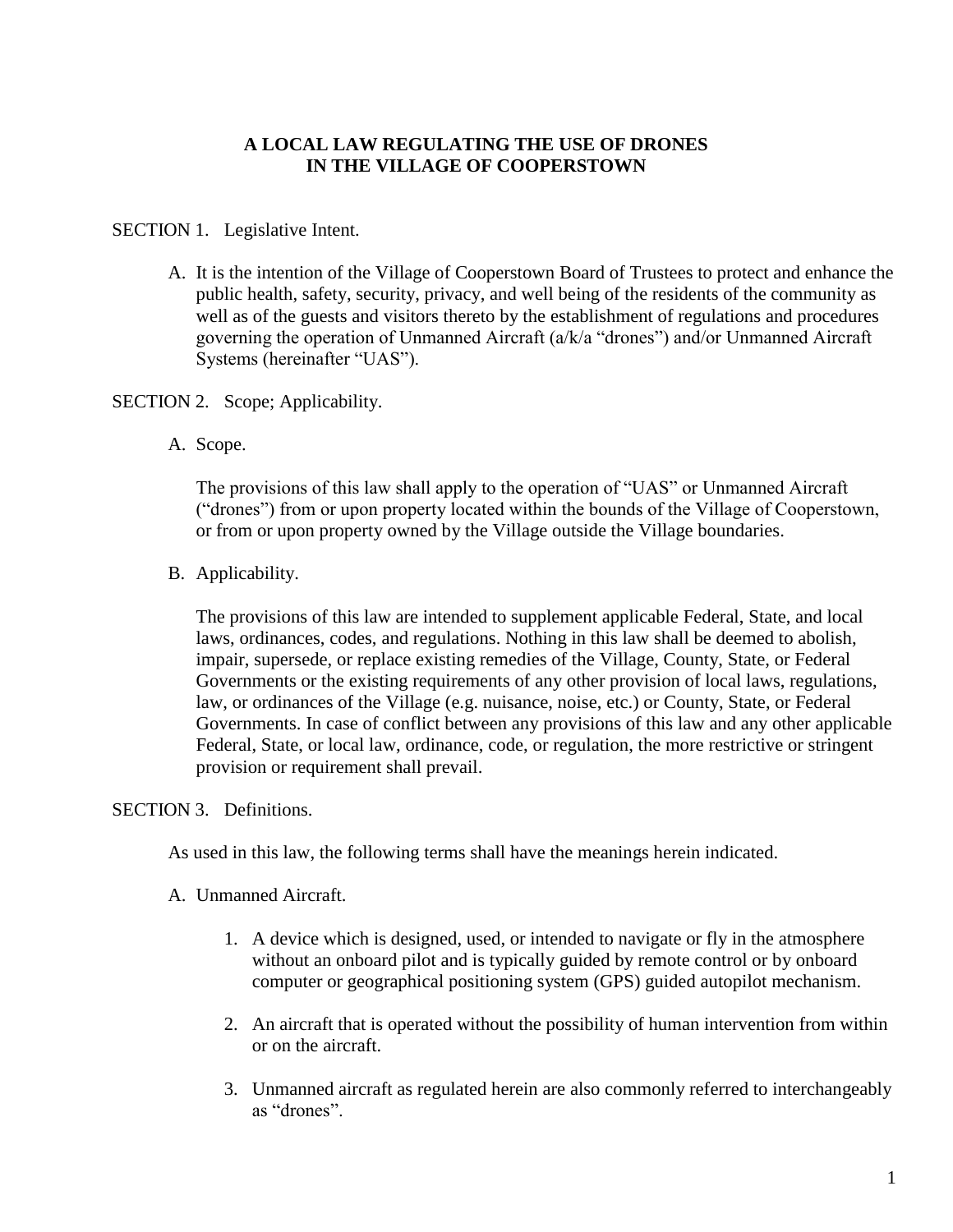B. Pilot/Operator.

A person, entity, or agency that is responsible for flying, operating, steering, or guiding an Unmanned Aircraft System "UAS"; or Unmanned Aircraft ("drone") so as to operate or control the course or destination of such craft or system.

C. Unmanned Aircraft System (UAS).

An Unmanned Aircraft ("drone") and associated elements, including communication links and components that control an Unmanned Aircraft and which are necessary for the Pilot to operate the Unmanned Aircraft.

D. Property.

Land or real estate, improved or unimproved, whether privately or publicly owned.

- E. Village Parks.
	- 1. Doubleday Field and surrounding environs (i.e. parking lots, grandstand, and bleachers).
	- 2. Pioneer Park.
	- 3. Lakefront Park including docks.
	- 4. Badger Park.
	- 5. Council Rock Park.
	- 6. Fairy Spring Park.
	- 7. Three Mile Point.
- F. Special Event.

A "special event" is an event specifically recognized or designated by the Board of Trustees of the Village of Cooperstown, which event shall, by virtue of such designation, be deemed to be an event at which 200 or more members of the public (i.e., a/k/a a mass gathering) will be likely to attend.

SECTION 4. Restrictions on Operation.

- A. No person, pilot, or operator shall launch, land, retrieve, or otherwise operate an Unmanned Aircraft ("drone") in the Village of Cooperstown or upon Village owned property outside the Village boundaries except on or from the following locations:
	- 1. From or on an operator's own private property, but not, however, during those times subsection "4" hereinafter applies.
	- 2. From or on another person or entity's property, but only after first obtaining the express written permission of the owner of the subject property, and not during those times subsection "4" hereinafter applies.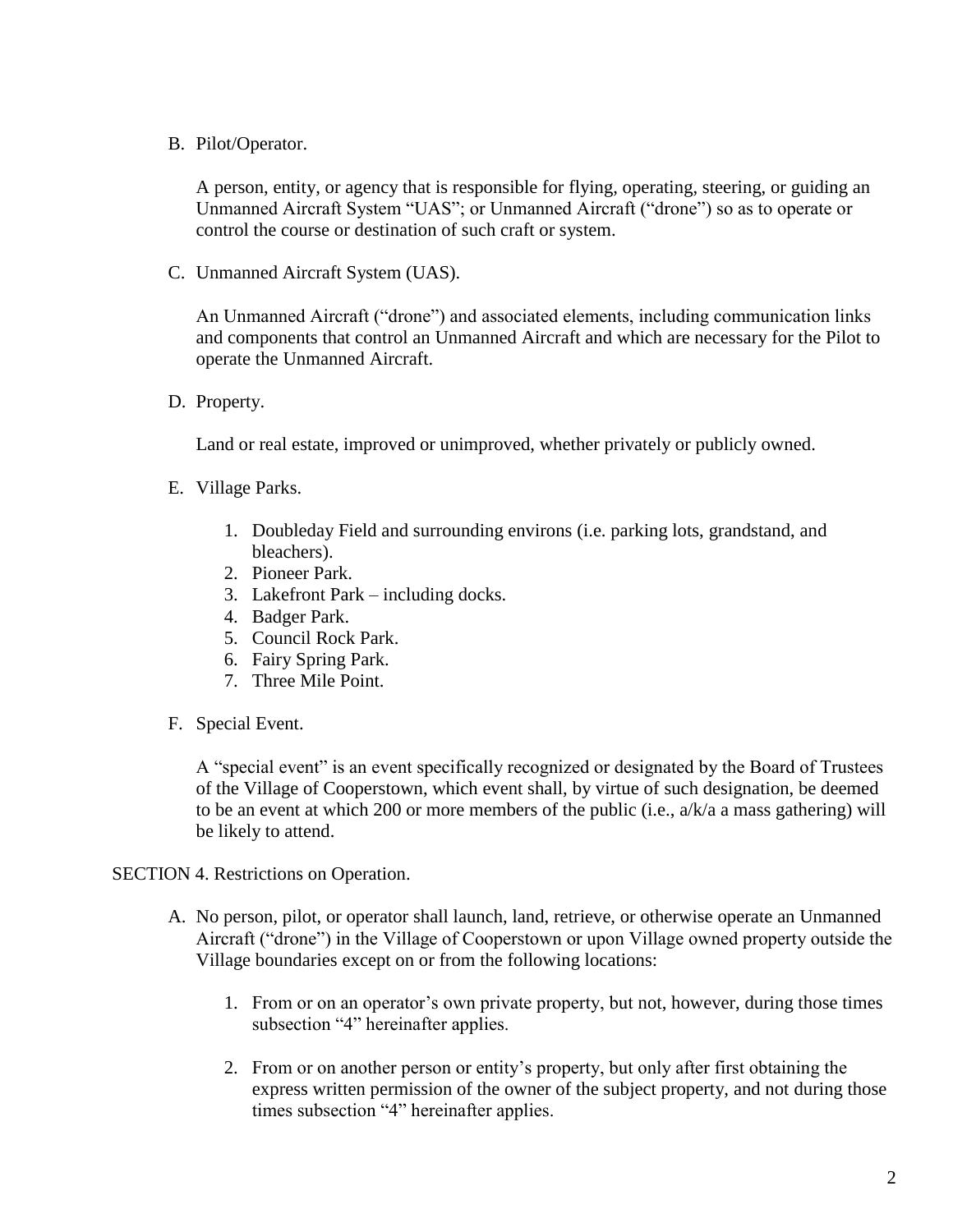- 3. From or on any Village of Cooperstown owned, leased, or maintained property, including but not limited to streets, roadways, highways, lanes, sidewalks, parking lots, or Parks, whether within the Village of Cooperstown boundaries or outside (i.e. Fairy Spring, Three Mile Point, etc.), but only after first obtaining the express written permission of the Village as hereinafter provided.
- 4. From or on any property situate in the Village of Cooperstown during a period extending from two (2) hours before and continuing two (2) hours after the conclusion and within one (1) mile of any Village designated "Special Event", but only after first obtaining the express written permission of the Village as hereinafter provided.

SECTION 5. Rules and Procedure for obtaining Village permission relative to Section 4 A. 3. and 4. hereof.

Any application to launch, retrieve, and operate a drone (UAS) on or from property in the Village of Cooperstown, or on Village owned, leased, or maintained property outside the Village boundaries shall be submitted in writing to the Village Clerk not less than 10 business days before the scheduled date of operation. If the application meets the requirements of the law and does not endanger public safety or reasonable expectations of privacy, the Village Clerk shall approve a complete application, in consultation with Village of Cooperstown law enforcement as necessary.

The written application shall specify the name, local address, and telephone number of both the owner and operator of the drone (UAS), a copy of the drone registration and a copy of the operator's FAA Remote Pilot License, if applicable.

The written application shall include the purpose of the operation, the proposed time and date of operation, launch and recovery locations and area over which the drone would be operated.

The written application shall also include a signed statement that the applicant will comply with all FAA regulations, and State and Local laws governing the operation of drones (UAS's) and that the operator shall prevent trespass on private or Village property and/or surveillance or recording of areas where a person would have reasonable expectation of privacy.

A commercial applicant shall in addition provide with the application insurance certificates evidencing liability insurance in at least the amount of \$100,000 per occurrence and signed liability waivers or indemnification agreements from both the owner and operator of the drone (UAS).

## SECTION 6. Exemptions.

- A. This law is not intended to and does not prohibit the use of a "drone"/UAS by a Fire Department, Emergency Medical Squad or law enforcement agency to benefit public safety.
- B. Village of Cooperstown law enforcement may cancel any permission to operate a drone